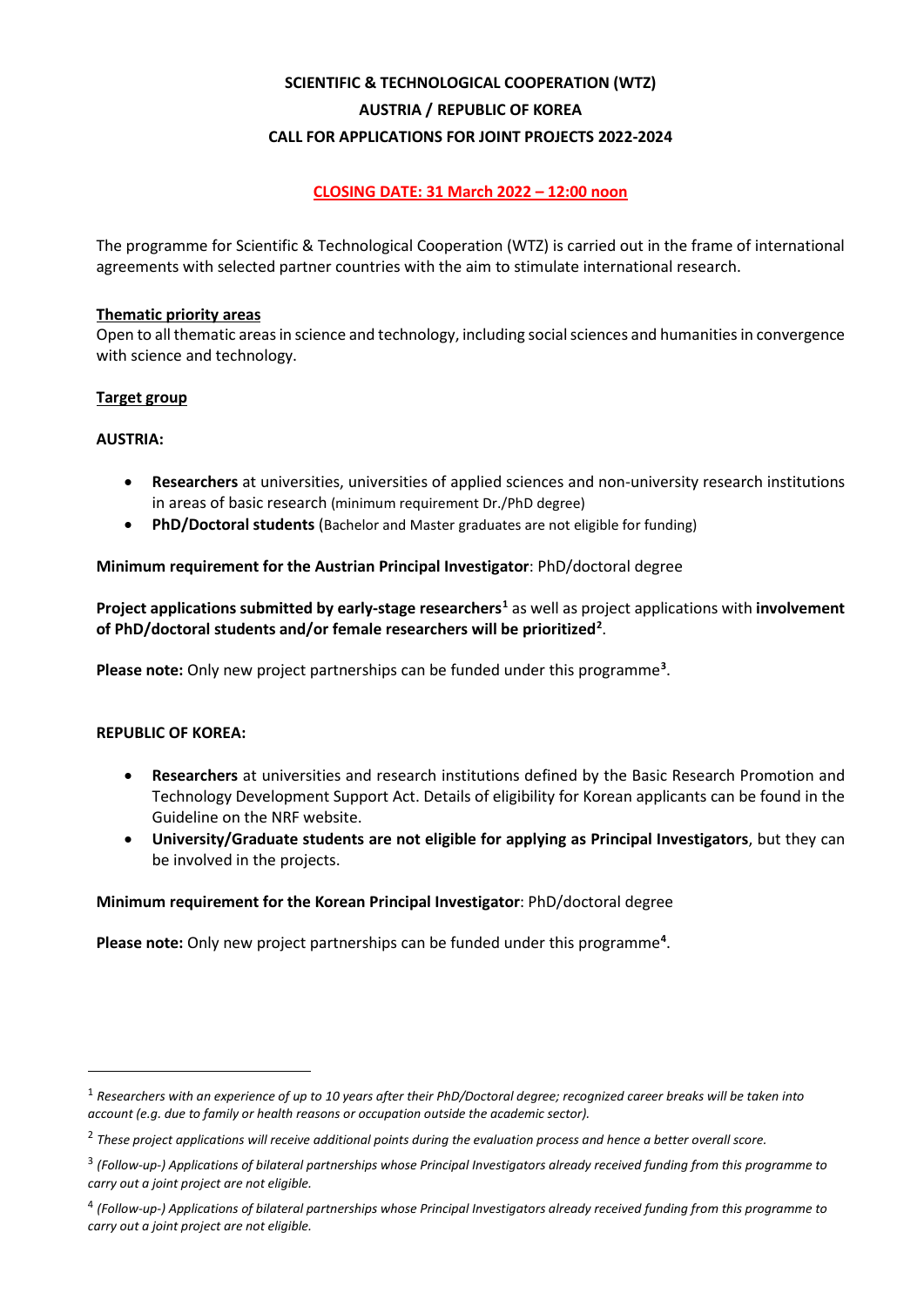# **Funding**

Funding will be provided for the **mobility of researchers to carry out bilateral research projects**. In addition up to EUR 2,000.- per project of the granted funding may be applied for project-related material costs in Austria.

# **Project duration: 1 October 2022 until 30 September 2024.**

**Funding mode:** The sending side covers the travel expenses as well as the accommodation costs of its researchers.

**Please note: Research stays in both countries are obligatory as long as the COVID-19 situation allows travelling.** Funding will be provided for activities within the scope of these guidelines only.

# **AUSTRIA:**

**Funding amount:** *max.* **EUR 20,000.-** per project

## **Eligible costs:**

- o *Travel expenses:* Travel costs (economy class) will be reimbursed based on submitted invoices.[5](#page-1-0)
- o *Accommodation expenses:*
	- Researchers: **EUR 100.- per working day for up to 14 days** OR

 **EUR 1,400.- per month** for long-term stays **between 14 days and 3 months** maximum

- PhD/Doctoral students**: EUR 100.- per working day for up to 12 days** OR  **EUR 1,250.- per month** for long-term stays **between 12 days and 3 months** maximum.
- o *Project related material costs:* **max. EUR 2000.-** as part of the granted maximum budget based on submitted invoices.<sup>[6](#page-1-1)</sup>

# **REPUBLIC OF KOREA:**

**Funding amount: KRW 40 million** per project (KRW 20 million per project per year, for two years)

**Eligible costs:** Project-related costs defined by the National Research and Development Innovation Act, such as travel expenses, accommodation expenses, material costs, salary costs, etc. can be covered. Details of eligible costs can be found in the Guideline on the NRF website.

# **Application process and content**

It is up to the applicants to find suitable partners in the respective country.

**Applications must be submitted both in Austria to OeAD and in the Republic of Korea to the National Research Foundation of Korea (NRF).** Only applications submitted in time in both countries are eligible for funding.

<span id="page-1-0"></span><sup>5</sup> *Journeys of up to seven hours must be by bus or train. A subsidy for private car usage is only possible in exceptions and in accordance with the OeAD.*

<span id="page-1-1"></span><sup>6</sup> *Only project-specific material costs will be reimbursed, that are essential to carry out the research project and that go beyond the resources made available from the research institution's infrastructure. Infrastructure or basic equipment of research institutions cannot be funded.*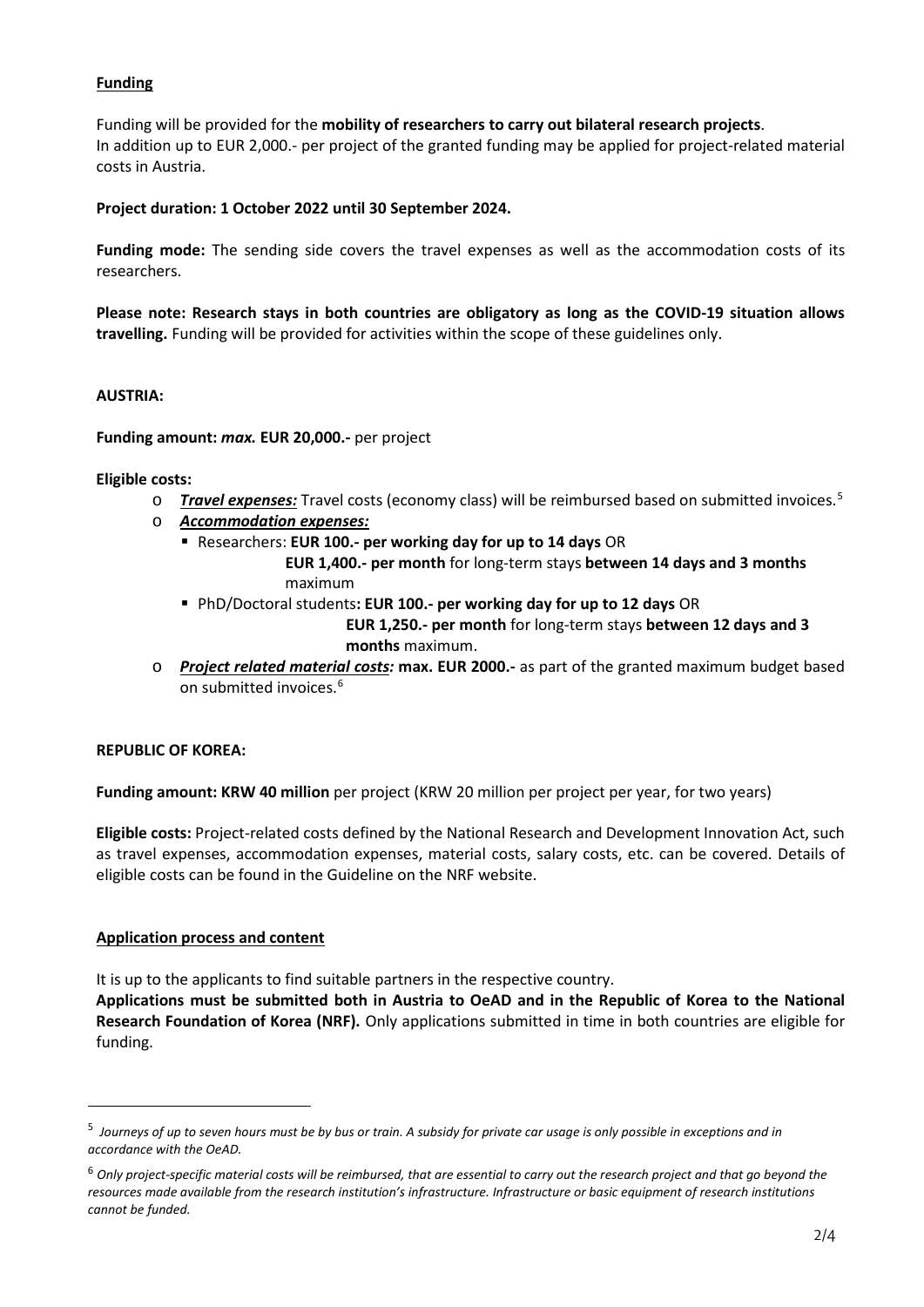**AUSTRIA***:* Electronic application only [*[web-link](https://asp.sop.co.at/oead/antrag?call=2022_KR)*].

**Content:** (in PDF format)

- o Brief academic CV of each project member from the Austrian side including their academic status (early stage researchers, PhD/doctoral students)
- o List of relevant publications of the last 2 years on the **Austrian** side
- o Project description including methodology (about 3 to 5 A4 pages)
- o Brief description of the partner institutions
- o Brief description of the project tasks of **ALL** project members (Austrian and Korean)
- o Further cooperation perspective

## **REPUBLIC OF KOREA:** Electronic application only [*[web-link](https://ernd.nrf.re.kr/index.do)*]

## **Content:**

- o Research proposal in Korean (template will be provided on the NRF website)
- o Application in English (the documents submitted to OeAD)
- o Eligibility checklist (template will be provided on the NRF website)
- o Agreement to provide personal information (template will be provided on the NRF website)

## **Evaluation criteria:**

In Austria:

- **Scientific quality** of the proposed research project incl.
	- o Feasibility of the joint research plan
	- o Adequacy of the scientific method
	- o Qualification of the scientists/research teams involved **(max. 25 points)**
- Perspective for **further joint cooperation activities (max. 15 points)**
- Project applications will receive up to 10 points additionally,
	- o Either if **submitted by early-stage researchers**<sup>2</sup> (+10 points)
	- o Or if **involving doctoral students/early-stage researchers**<sup>2</sup> (+5 points) and/or **female researchers** (+5 points) **(max. 10 points)**

Maximum score: 50 points

## **Funding decision**

Based on national evaluations in Austria and in the Republic of Korea, a joint shortlist will be prepared. The **funding decision** will be taken by the Austrian-Korean Joint Commission on Scientific and Technological Cooperation and **announced presumably by** September 2022.